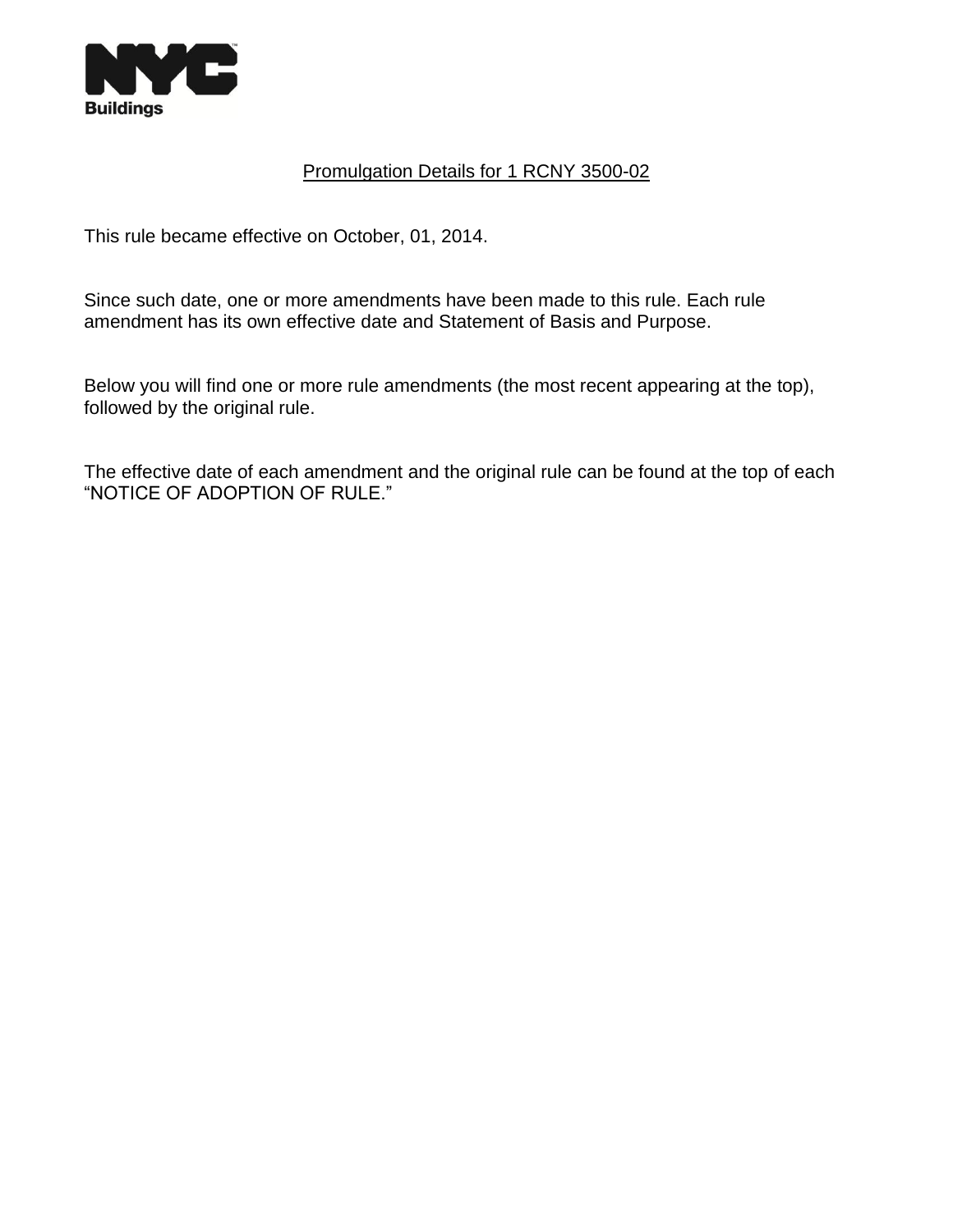### NEW YORK CITY DEPARTMENT OF BUILDINGS

#### NOTICE OF ADOPTION OF RULE AMENDMENT

NOTICE IS HEREBY GIVEN pursuant to the authority vested in the Commissioner of the Department of Buildings by Section 643 of the New York City Charter and in accordance with Section 1043 of the Charter, that the Department of Buildings hereby adopts amendments to Sections 12-01, 101-06, 101-07, 102-01, 104-08, 3500-01, and 3500-02 of Title 1 of the Official Compilation of the Rules of the City of New York, regarding extending the effective dates of such rule sections.

This rule was first published on October 1, 2014. The Department did not hold a public hearing on the proposed rule amendment on the grounds that a hearing would have served no public purpose.

Dated: 11.10.14

Kankly

Rick D. Chandler, P.E Commissioner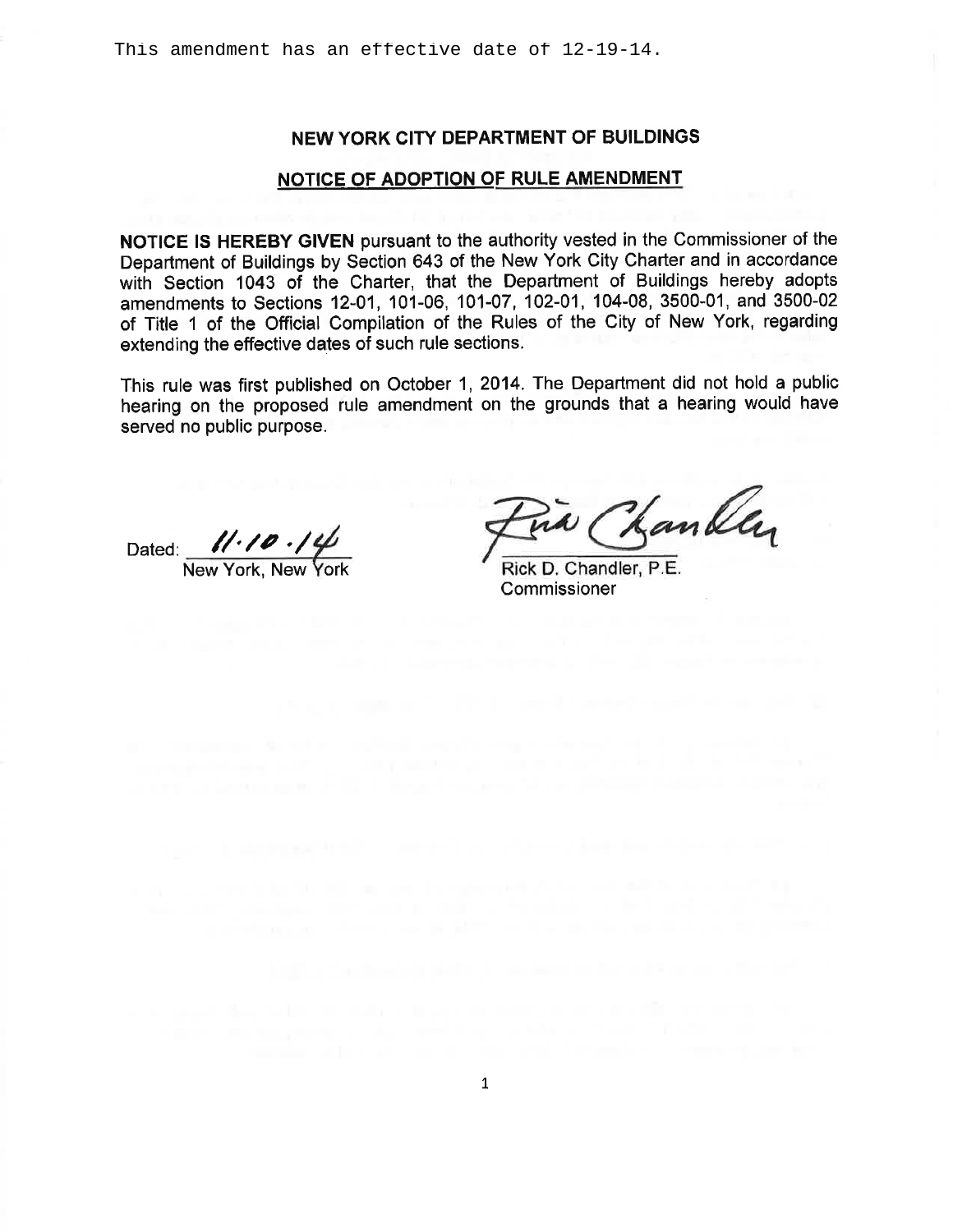#### **Statement of Basis and Purpose**

Local Law 52 of 2014 changed the effective dates of amendments of the New York City Construction Codes pursuant to Local Law 141 of 2013 and certain other local laws as set forth in Local Law 52 from October 1, 2014 to December 31, 2014. These amendments together are commonly referred to as "the 2014 NYC Construction Codes".

Therefore, the Department of Buildings (DOB) is amending rules previously adopted pursuant to the 2014 NYC Construction Codes to conform the effective dates of such rules to the new effective date of such code (December 31, 2014) as set forth in Local Law 52 of 2014.

In accordance with Section 1043(e)(iii) of the City Charter, DOB did not hold a public hearing on this rule amendment on the grounds that a hearing would have served no public purpose.

Further, in accordance with Section 1043(d)(4)(iii) of the City Charter, this rule is not subject to review pursuant to Section 1043(d) of same.

New material is underlined.

[Deleted material is in brackets.]

Section 1. Section 2 of the rule which repealed Section 12-01 of Chapter 12 of Title 1 of the Rules of the City of New York, regarding emergency power system requirements, as adopted on August 29, 2014, is amended to read as follows:

§2. This rule shall take effect on [October 1, 2014] December 31, 2014.

§2. Section 22 of the rule which promulgated Section 101-06 of Subchapter A of Chapter 100 of Title 1 of the Rules of the City of New York, regarding special inspectors and special inspection agencies, as adopted on August 1, 2014, is amended to read as follows:

§ 22. This rule amendment shall take effect on [October 1, 2014] December 31, 2014.

§3. Section 2 of the rule which promulgated Section 101-07 of Subchapter A of Chapter 100 of Title 1 of the Rules of the City of New York, regarding pipe welder certifying agencies, as adopted on July 16, 2014, is amended to read as follows:

§2. This rule shall be effective on [October 1, 2014] December 31, 2014.

§4. Paragraphs (9) and (10) of Subdivision (i) of Section 102-01 of Subchapter B of Chapter 100 of Title 1 of the Rules of the City of New York, regarding the classification of violations, as adopted on August 4, 2014, are amended to read as follows: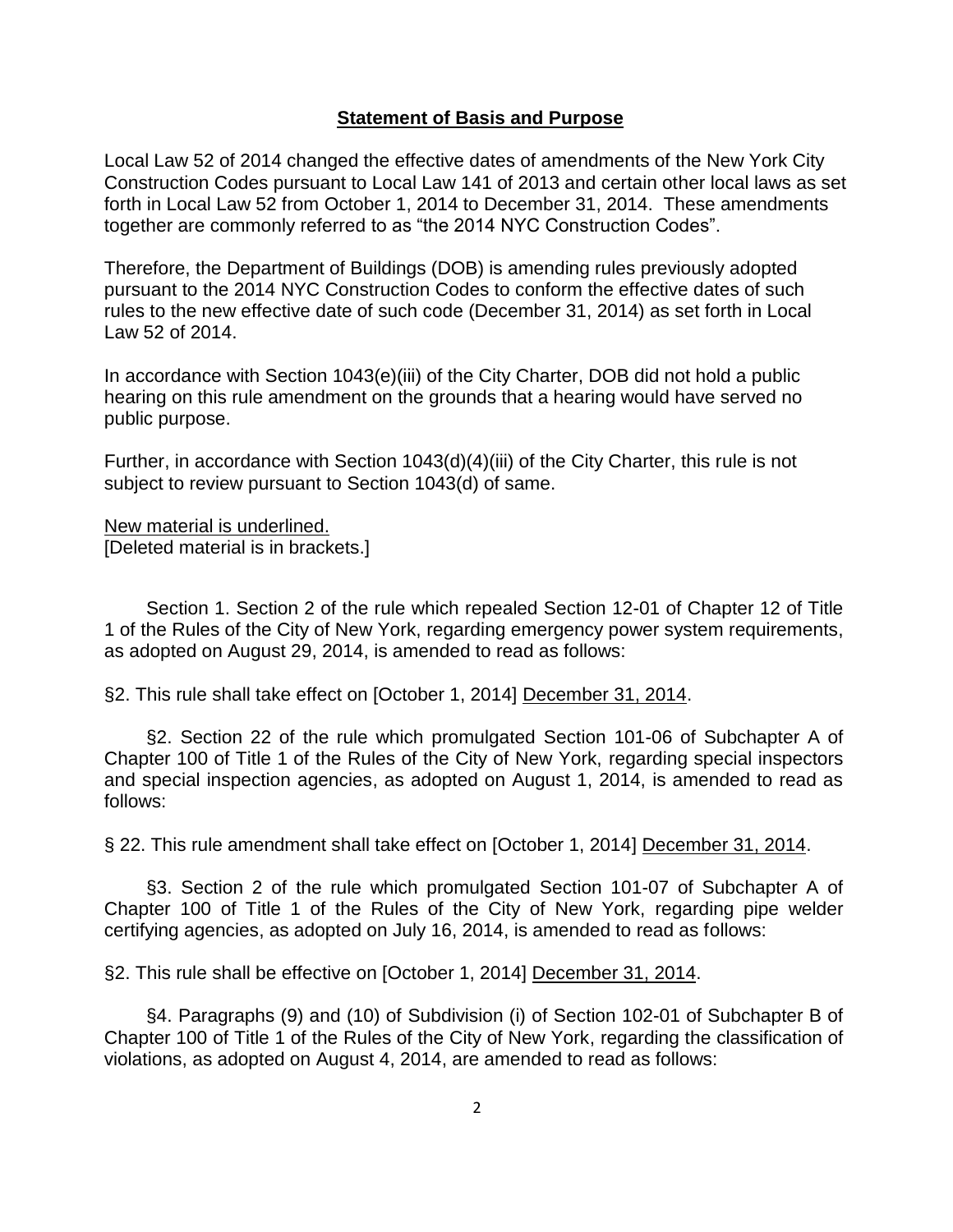(9) 2008 code. References to the 2008 code pertain to the New York City Construction Codes effective on July 1, 2008 and any applicable subsequent amendments prior to [October 1, 2014] December 31, 2014.

(10) 2014 code. References to the 2014 code pertain to the amendments and additions to the New York City Construction Codes effective on [October 1, 2014] December 31, 2014 and any applicable subsequent amendments.

§5. Section 3 of the rule which promulgated Section 102-01 of Subchapter B of Chapter 100 of Title 1 of the Rules of the City of New York, regarding the classification of violations, as adopted on August 4, 2014, is amended to read as follows:

§3. This rule shall take effect on [October 1, 2014] December 31, 2014.

§6. Section 104-08 of Subchapter D of Chapter 100 of Title 1 of the Rules of the City of New York, regarding the qualification of site safety managers and site safety coordinators, as adopted on September 11, 2014, shall take effect on December 31, 2014.

§7. Section 2 of the rule which promulgated Sections 3500-01 and 3500-02 of Chapter 3500 of Title 1 of the Rules of the City of New York, regarding ACI and ANSI reference standards, as adopted on August 29, 2014, is amended to read as follows:

§2. This rule takes effect on [October 1, 2014] December 31, 2014.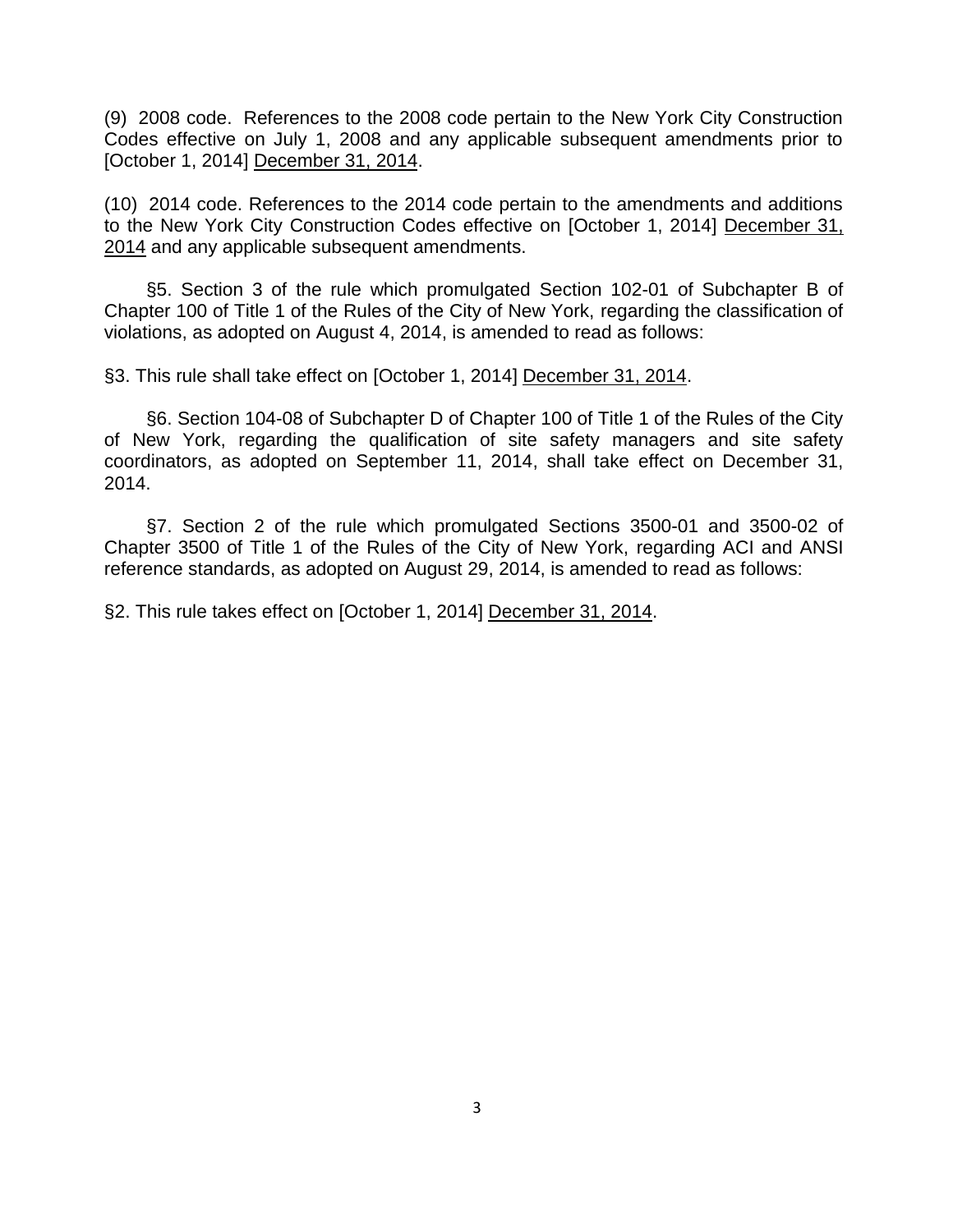This rule has an effective date of 10-01-14.

### NOTICE OF ADOPTION OF RULE

NOTICE IS HEREBY GIVEN, pursuant to the authority vested in the Commissioner of the Department of Buildings by Section 643 of the New York City Charter and in accordance with Section 1043 of the Charter, that the Department of Buildings hereby adopts the addition of new Chapter 3500 and Sections 3500-01 and 3500-02 to Title 1 of the Official Compilation of the Rules of the City of New York, regarding ACI and ANSI reference standards.

This rule was first published on July 16, 2014 and a public hearing thereon was held on August 22, 2014.

Dated:

New York

<u> Mandle</u>

Rick D. Chandler, P.E. Commissioner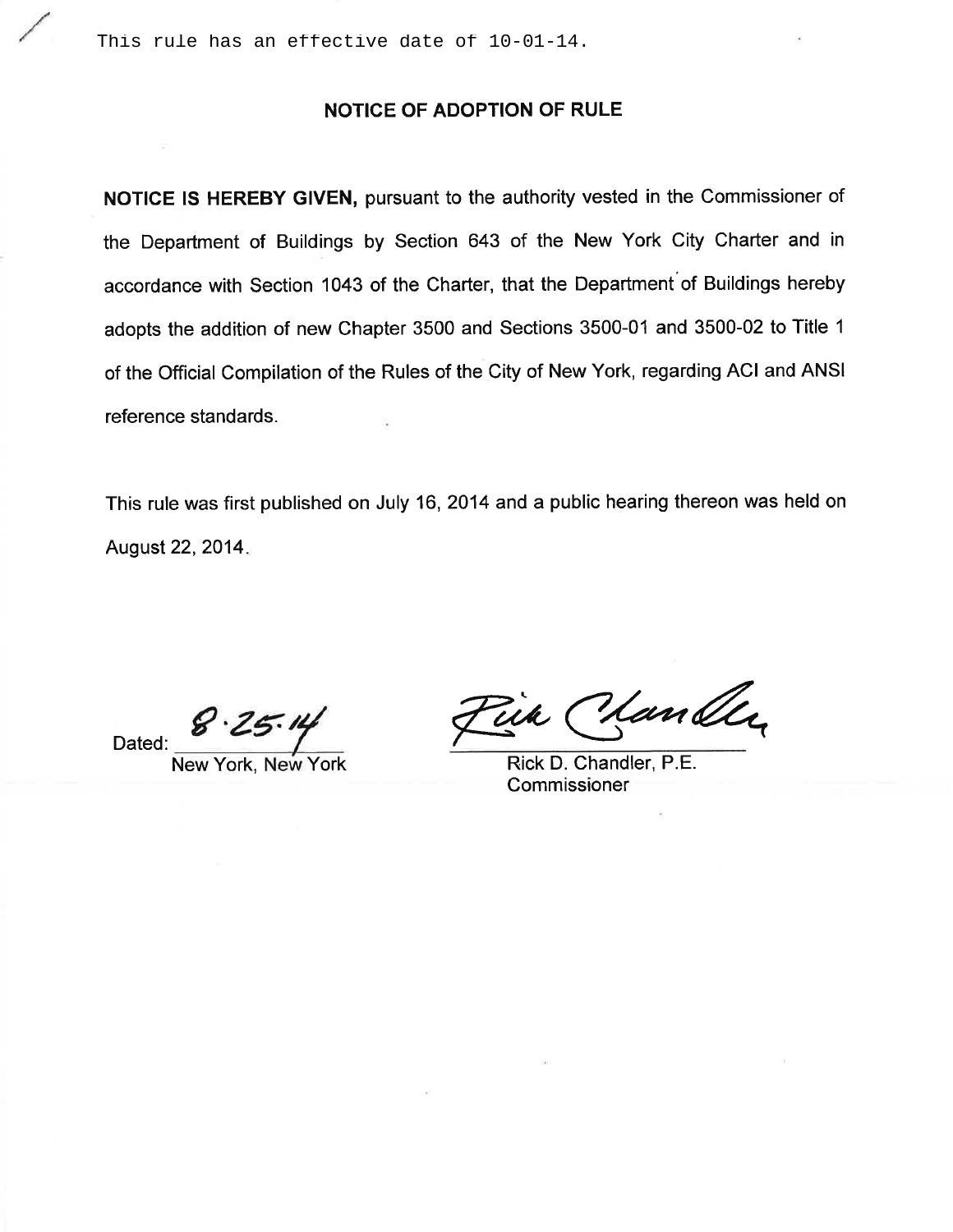## **STATEMENT OF BASIS AND PURPOSE**

Local Law 141 of 2013, which goes into effect on October 1, 2014, amends the Administrative Code of the City of New York, the New York City Plumbing Code, the New York City Building Code, the New York City Mechanical Code and the New York City Fuel Gas Code to bring these codes up to date with the 2009 editions of the International Building, Mechanical, Fuel Gas and Plumbing Codes.

The Department's Referenced Standards are found in Chapter 35 of the New York City Building Code. Local Law 141 repealed Chapter 35 and added a new one.

This rule corrects an error in the year of two of the standards listed in new Chapter 35 – ACI 318 for structural concrete and ANSI A10.4 for personnel hoists. The correction conforms them to the existing edition of these standards, as well as to the Building Code sections to which these standards are applied, which reflect the correct year's language.

The Department of Buildings' authority for these rules is found in sections 643 and 1043 of the New York City Charter and Section 28-103.19 of the New York City Administrative Code.

#### New material is underlined.

Section 1. Title 1 of the Rules of the City of New York is amended by adding a new Chapter 3500 and Sections 3500-01 and 3500-02 to read as follows:

#### **Chapter 3500 Referenced Standards**

**§3500-01. American Concrete Institute (ACI) 318 – Building Code Requirements for Structural Concrete amendment.** Pursuant to Section 28-103.19 of the New York City Administrative Code, ACI 318 as added by Section BC 3502 of the New York City Building Code is hereby deleted and a new ACI 318 is added to read as follows:

| $\mathbf{AC}$ | American Concrete Institute<br>38800 Country Club Drive<br>Farmington Hills, MI 48331                |
|---------------|------------------------------------------------------------------------------------------------------|
| Standard      | Referenced                                                                                           |
| Reference     | in code                                                                                              |
| Number        | section number                                                                                       |
| $318 - 11$    | Table 1613.8, Table 1704.3, 1704.3.1.3, Table 1704.4, 1704.4.1 Table 1704.32,                        |
|               | 1805.5.7.2, 1805.9, Table 1808.2.13, 1808.9.2.1, 1808.9.3, 1808.9.3.1,                               |
|               | 1809.6.3.2, 1809.6.3.2.2, 1810.1.2.5.1, 1810.1.2.5.2, 1810.7.4.1,                                    |
|               | 1810.8.3. 1810.8.4. 1901.2. 1901.3. 1901.4. 1902.1. 1903.1. 1903.2. 1903.3. 1903.4. 1903.5.          |
|               | 1903.5.1, 1903.5.2, 1903.6, 1903.7, 1904.1, 1904.2, 1904.3, 1904.4.1, 1904.5,                        |
|               | 1905.1.1, 1905.1.4, 1905.3, 1905.4, 1905.5, 1905.6.5, 1905.6.6, 1905.8.3, 1905.11.3, 1906.1, 1906.2, |